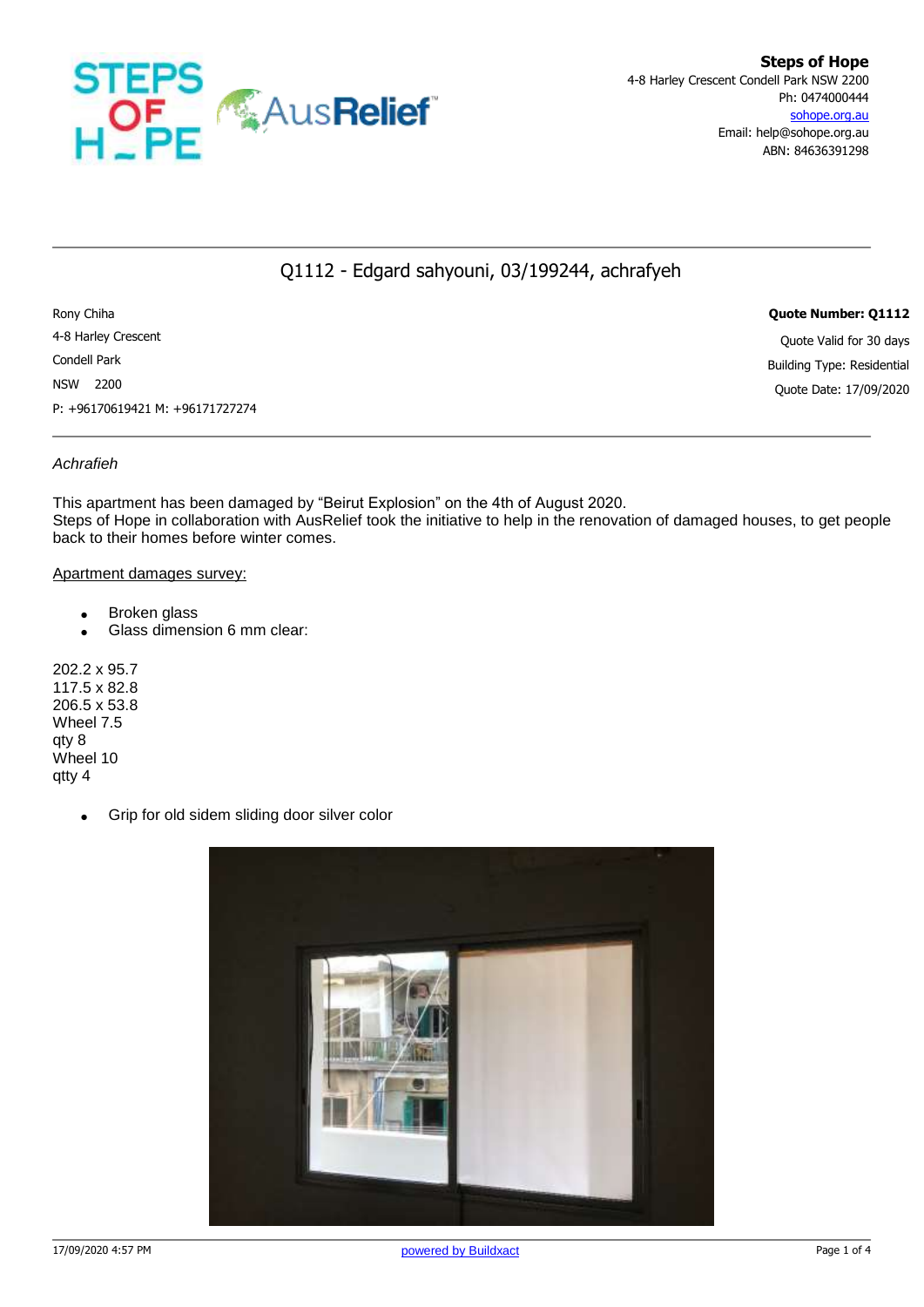

# Q1112 - Edgard sahyouni, 03/199244, achrafyeh

## **Estimate**

| <b>Estimate Details:</b>                                       |  |  |
|----------------------------------------------------------------|--|--|
| \$380.00<br>Net Total:                                         |  |  |
| Markup:<br>$$0.00(0\%)$                                        |  |  |
| \$0.00                                                         |  |  |
| <b>Estimate Total:</b><br>\$380.00                             |  |  |
| <b>Building Type: Residential</b><br>Date Prepared: 17/09/2020 |  |  |
|                                                                |  |  |
| Units / UOM<br>Total<br>Unit Cost                              |  |  |
| \$75.00                                                        |  |  |
| \$75.00<br>5.000 m2<br>\$15.00                                 |  |  |
| 5.000 m2<br>\$15.00                                            |  |  |
|                                                                |  |  |

| <b>Materials</b><br>2 |                    |                |         | \$180.00 |
|-----------------------|--------------------|----------------|---------|----------|
| 2.1                   | Wheel 7.5          | 8.000 quantity | \$10.00 | \$80.00  |
| 2.2                   | wheel 10           | 4.000 quantity | \$10.00 | \$40.00  |
| 2.3                   | Grip for old sidem | 2.000 quantity | \$30.00 | \$60.00  |

| з   | Labor                  |           | \$125.00           |
|-----|------------------------|-----------|--------------------|
| 3.1 | Professional Installer | 1.000 Day | \$55.00<br>\$55.00 |
|     | Professional Installer | 1.000 Day | \$55.00            |
| 3.2 | Second Installer       | 2.000 Day | \$70.00<br>\$35.00 |
|     | Second Installer       | 2.000 Day | \$35.00            |

Net Total: \$380.00 Markup: \$0.00 Tax: \$0.00

## **Estimate Total: \$380.00**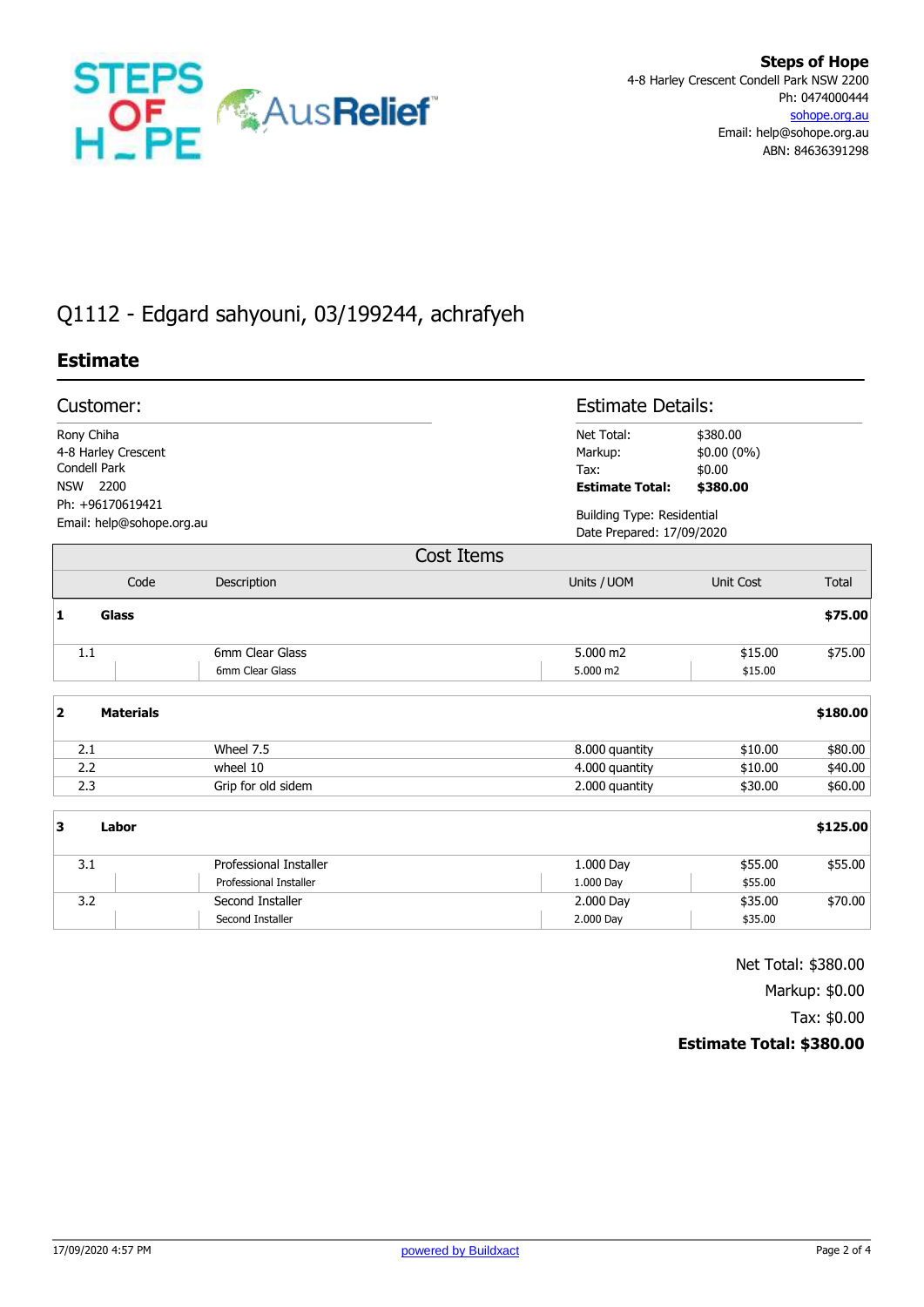

**Steps of Hope** 4-8 Harley Crescent Condell Park NSW 2200 Ph: 0474000444 sohope.org.au Email: help@sohope.org.au ABN: 84636391298



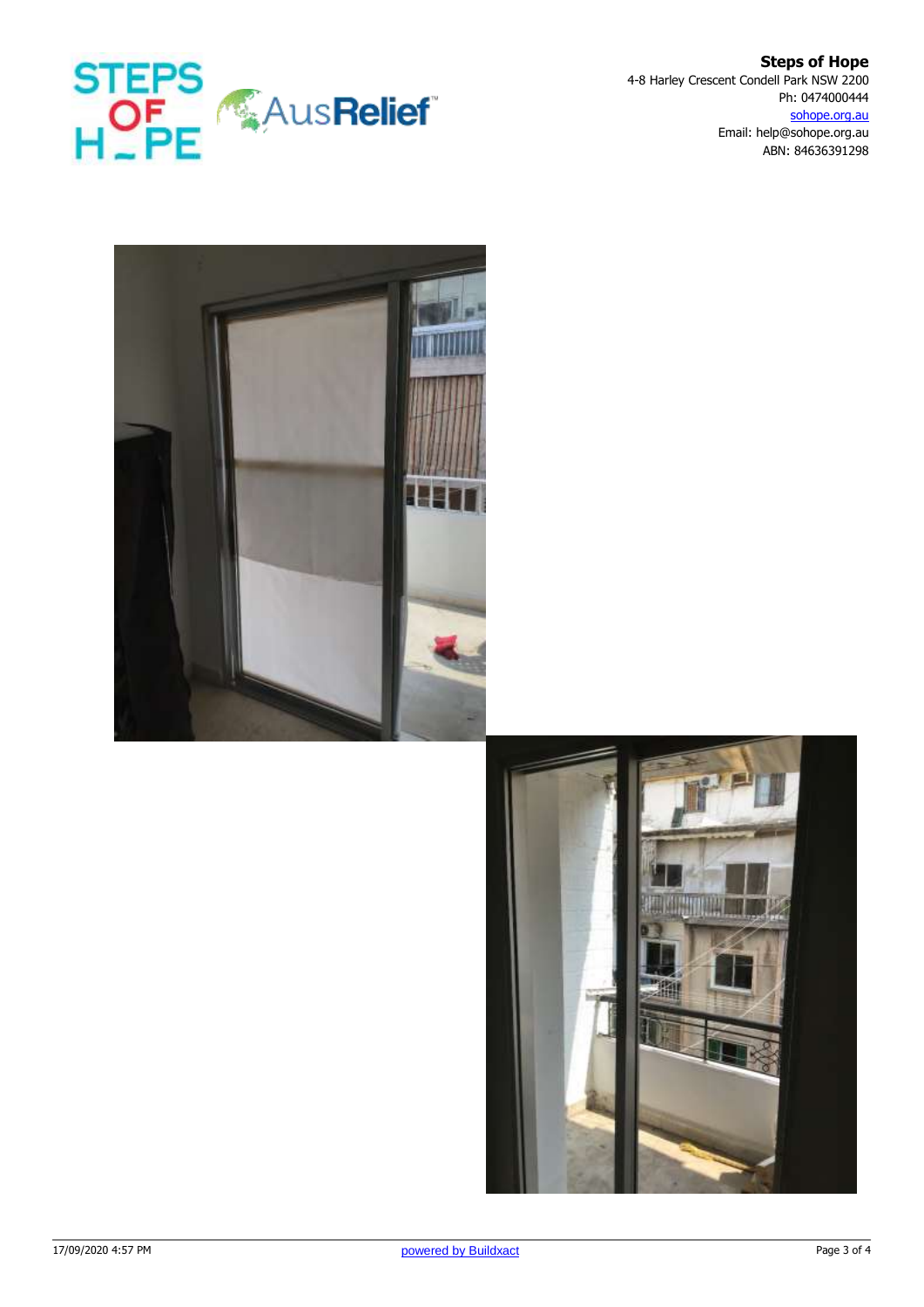

**Steps of Hope** 4-8 Harley Crescent Condell Park NSW 2200 Ph: 0474000444 sohope.org.au Email: help@sohope.org.au ABN: 84636391298

## Case done – After photos